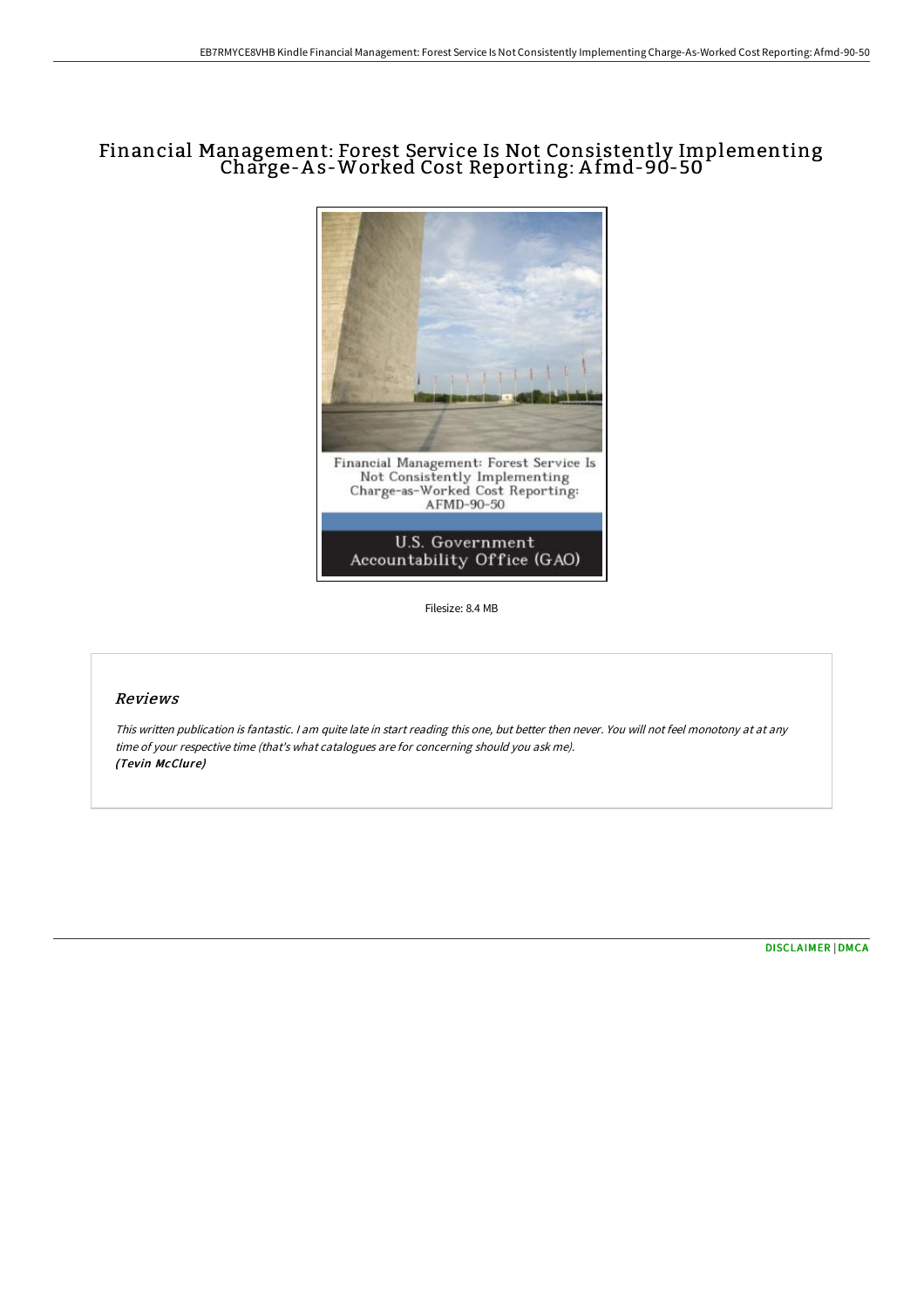# FINANCIAL MANAGEMENT: FOREST SERVICE IS NOT CONSISTENTLY IMPLEMENTING CHARGE-AS-WORKED COST REPORTING: AFMD-90-50



BiblioGov. Paperback. Book Condition: New. This item is printed on demand. Paperback. 26 pages. Dimensions: 9.7in. x 7.4in. x 0.1in.Pursuant to a congressional request, GAO reviewed the Forest Services actions to charge its accounts as worked rather than as budgeted in fiscal years (FY) 1988 and 1989. GAO found that: (1) the Forest Service took a number of actions to implement the charged-as-worked policy, including directives, letters, memoranda, and revisions to its account coding structure; (2) such Service actions resulted in employees strong awareness of the charged-asworked policy and the need to properly charge costs; (3) Service employees believed that the policy was effective and had a positive impact on their work; (4) the Service experienced problems in implementing the charged-as-worked policy and comparing units cost information, primarily because units used different work details, shared services, equipment costs, budget activity accounts, and categories of work; (5) the Service used practices that inhibited unit compliance with the charged-as-worked policy, and such practices hampered units efforts to charge costs to the benefiting activities, resulting in inaccurate activity cost information; and (6) Service management controls for the charged-as-worked policy were inconsistently applied by units, unit adherence to the Services corrective action varied by location, and the Service had not fully implemented further corrective action. This item ships from La Vergne,TN. Paperback.

 $\mathbb{R}$ Read Financial Management: Forest Service Is Not Consistently Implementing [Charge-As-Worked](http://albedo.media/financial-management-forest-service-is-not-consi.html) Cost Reporting: Afmd-90-50 Online

**Download PDF Financial Management: Forest Service Is Not Consistently Implementing [Charge-As-Worked](http://albedo.media/financial-management-forest-service-is-not-consi.html) Cost** Reporting: Afmd-90-50